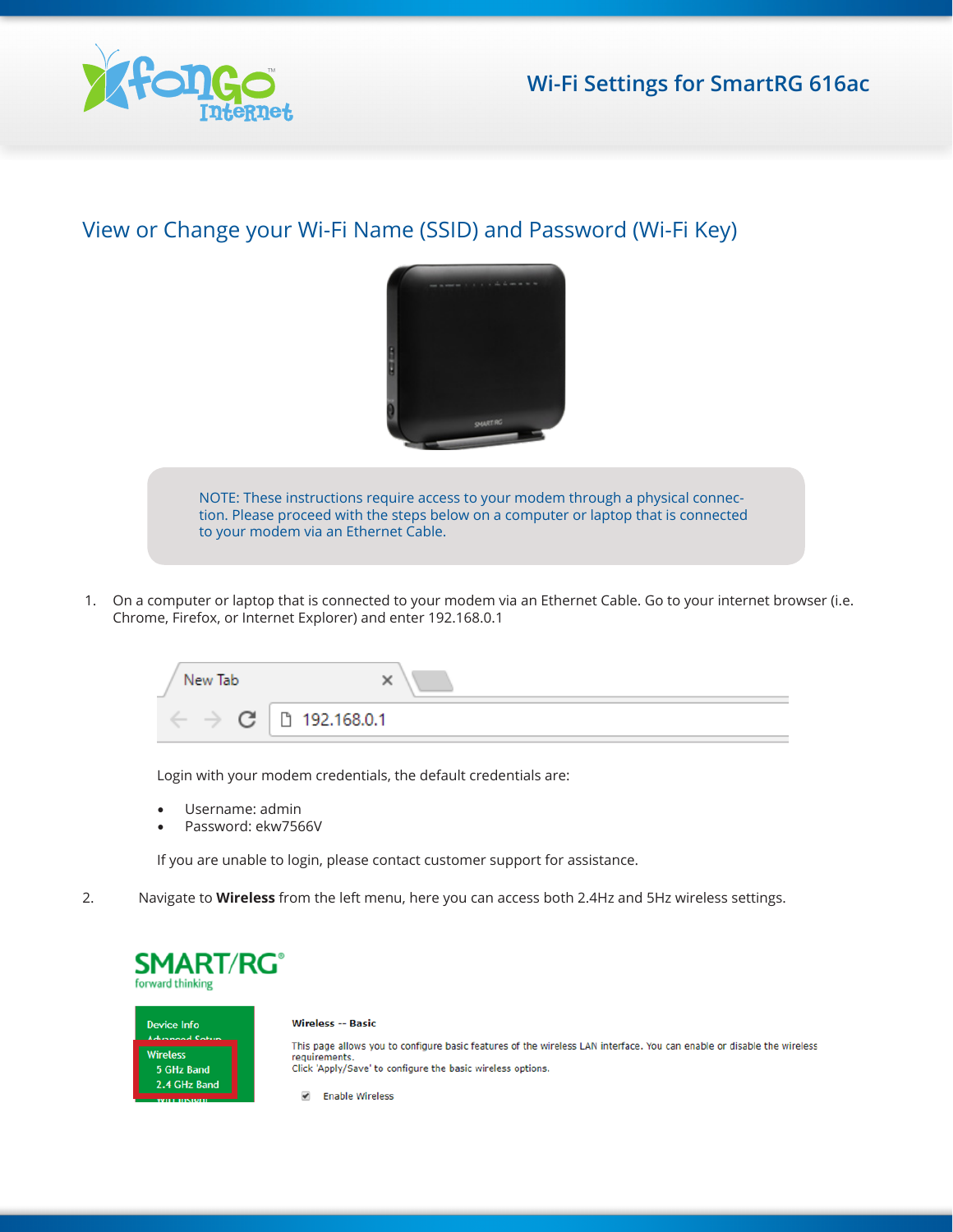

## **Wi-Fi Settings for SmartRG 616ac**

3. Under the basic menu, you can access SSID settings for either of your 2.4Hz or 5Hz network. The Wi-Fi password is changed in a different menu.

| <b>Device Info</b>                                                     | <b>Wireless -- Basic</b><br>This page allows you to configure basic features of the wireless LAN interface. You can enable or disable the wireless LAN interface,<br>requirements.<br>Click 'Apply/Save' to configure the basic wireless options.<br><b>Enable Wireless</b><br>$\overline{\mathcal{L}}$<br><b>Security</b><br><b>Enable WiFi Button</b><br>$\overline{\mathbf{v}}$ |                                                      |               |                |                                                  |                             |                               |                       |              |  |
|------------------------------------------------------------------------|------------------------------------------------------------------------------------------------------------------------------------------------------------------------------------------------------------------------------------------------------------------------------------------------------------------------------------------------------------------------------------|------------------------------------------------------|---------------|----------------|--------------------------------------------------|-----------------------------|-------------------------------|-----------------------|--------------|--|
| <b>Advanced Setup</b><br><b>Wireless</b><br>5 GHz Band<br><b>Basic</b> |                                                                                                                                                                                                                                                                                                                                                                                    |                                                      |               |                |                                                  |                             |                               |                       |              |  |
| <b>MAC Filter</b>                                                      |                                                                                                                                                                                                                                                                                                                                                                                    |                                                      |               |                |                                                  |                             |                               |                       |              |  |
| <b>Wireless Bridge</b><br>Advanced                                     | $\Box$                                                                                                                                                                                                                                                                                                                                                                             | Enable Wireless Hotspot2.0                           |               |                |                                                  |                             |                               |                       |              |  |
| <b>Station Info</b>                                                    | □                                                                                                                                                                                                                                                                                                                                                                                  | <b>Hide Access Point</b>                             |               |                |                                                  |                             |                               |                       |              |  |
| 2.4 GHz Band                                                           |                                                                                                                                                                                                                                                                                                                                                                                    |                                                      |               |                |                                                  |                             |                               |                       |              |  |
| Wifi Insight                                                           |                                                                                                                                                                                                                                                                                                                                                                                    | <b>Clients Isolation</b><br>⊟                        |               |                |                                                  |                             |                               |                       |              |  |
| <b>Voice</b>                                                           | Disable WMM Advertise<br>□                                                                                                                                                                                                                                                                                                                                                         |                                                      |               |                |                                                  |                             |                               |                       |              |  |
| <b>Diagnostics</b><br><b>Diagnostics Tools</b>                         |                                                                                                                                                                                                                                                                                                                                                                                    | <b>Enable Wireless Multicast Forwarding (WMF)</b>    |               |                |                                                  |                             |                               |                       |              |  |
| <b>Management</b><br>Logout                                            | $\boxed{\underline{\hbar}}$<br>SmartRG_TEST_5G<br>SSID:                                                                                                                                                                                                                                                                                                                            |                                                      |               |                |                                                  |                             |                               |                       |              |  |
|                                                                        | Country:                                                                                                                                                                                                                                                                                                                                                                           | <b>UNITED STATES</b>                                 |               |                |                                                  |                             | $\overline{\mathbf{v}}$       |                       |              |  |
|                                                                        | Country RegRev 871                                                                                                                                                                                                                                                                                                                                                                 |                                                      |               |                |                                                  |                             |                               |                       |              |  |
|                                                                        | Max Clients:                                                                                                                                                                                                                                                                                                                                                                       | 20<br><b>Wireless - Guest/Virtual Access Points:</b> |               |                |                                                  |                             |                               |                       |              |  |
|                                                                        | <b>Enabled</b>                                                                                                                                                                                                                                                                                                                                                                     | <b>SSID</b>                                          | <b>Hidden</b> | <b>Isolate</b> | <b>Enable</b><br><b>WMM</b><br>Clients Advertise | <b>Enable</b><br><b>WMF</b> | <b>Enable</b><br><b>HSPOT</b> | Max<br><b>Clients</b> | <b>BSSID</b> |  |
|                                                                        | $\Box$                                                                                                                                                                                                                                                                                                                                                                             | wt0_Guest1                                           | 0             | $\Box$         | 0                                                | $\blacktriangledown$        | $\Box$                        | 20                    | N/A          |  |
|                                                                        | $\Box$                                                                                                                                                                                                                                                                                                                                                                             | wl0_Guest2                                           | 0             | □              | 0                                                | ✔                           | $\Box$                        | 20                    | N/A          |  |
|                                                                        |                                                                                                                                                                                                                                                                                                                                                                                    |                                                      |               |                |                                                  |                             |                               |                       |              |  |

**Network Name (SSID):** This is the Wi-Fi network name, since this modem can broadcast both 2.4GHz and 5Hz networks simultaneously, you will want to differentiate them by name to reduce trouble with login later.

4. Click "**Apply**" to save any changes made, if you do not do this all changes will be lost.